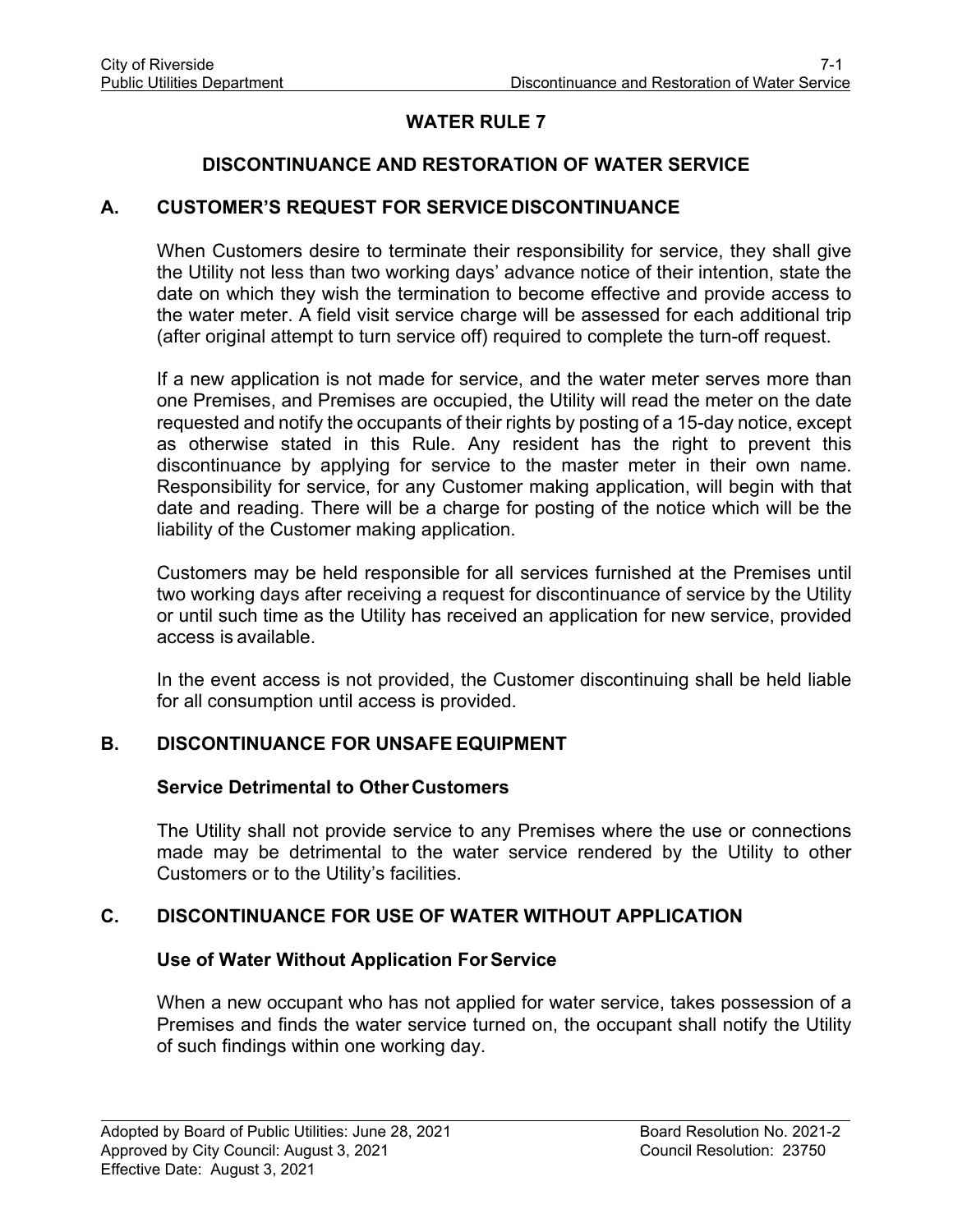In the event the occupant turns on the water service, or fails to notify the Utility of finding the water service turned on within one working day of occupancy, the occupant will be billed for consumption back to their move in date and the owner shall be billed for any unresolved usage. If the Premises are unoccupied, or the Utility has not been notified of a new tenant by the owner, property manager, occupant or other representative of the owner, and water service is in use, the owner of the property shall be held responsible for payment of the bill. It is the responsibility of the owner to verify that the utility service has been transferred into the name of the new occupant and to settle disputes of responsibility between the occupant and the owner.

In the event that the occupant is charged for usage where the amount charged will be determined by the Utility, the amount billed will be based upon either the meter reading or on the basis of the estimated consumption for the length of time service was received by the occupant without proper application.

When the Utility finds that water is being used without proper application, the Utility may terminate the service without further notice. Any amount due in excess of the amount billed to the occupant shall be billed to the owner.

Only authorized Utility personnel are permitted to turn the service on at the meter. If the occupant restores water service, a self-restoration fee may be imposed.

## **D. DISCONTINUANCE FOR NONPAYMENT OF BILLS**

### **1. Past Due (Delinquent) Bills**

Bills will be considered past due (delinquent) if not paid within 19 days after the date of mailing. The state of mailing.

## **2. Discontinuance of Service Notice**

When a bill for water service has become past due and a discontinuance of service notice has been issued, service may be discontinued if the bill is not paid within the time required by such notice. A Customer's deposit to establish credit will not be used as payment to avoid discontinuance of service. Reference PUC 10010.1(a)

If a bill is past due as set forth in Section 1 above, a Customer's service may be discontinued for nonpayment of a bill provided the Utility first gives a discontinuance of service notice to the Customer at least ten (10) working days prior to the proposed discontinuance. Such ten-day period shall not commence until five (5) working days after the mailing of the notice. However, in no case shall residential service be discontinued for nonpayment until payment has been delinquent for at least sixty (60) calendar days. No less than seven (7) working days before discontinuation of service for nonpayment, the Utility shall contact the Customer named on the account by telephone or provide written notice. If the Utility is unable to contact the Customer by mail or telephone, the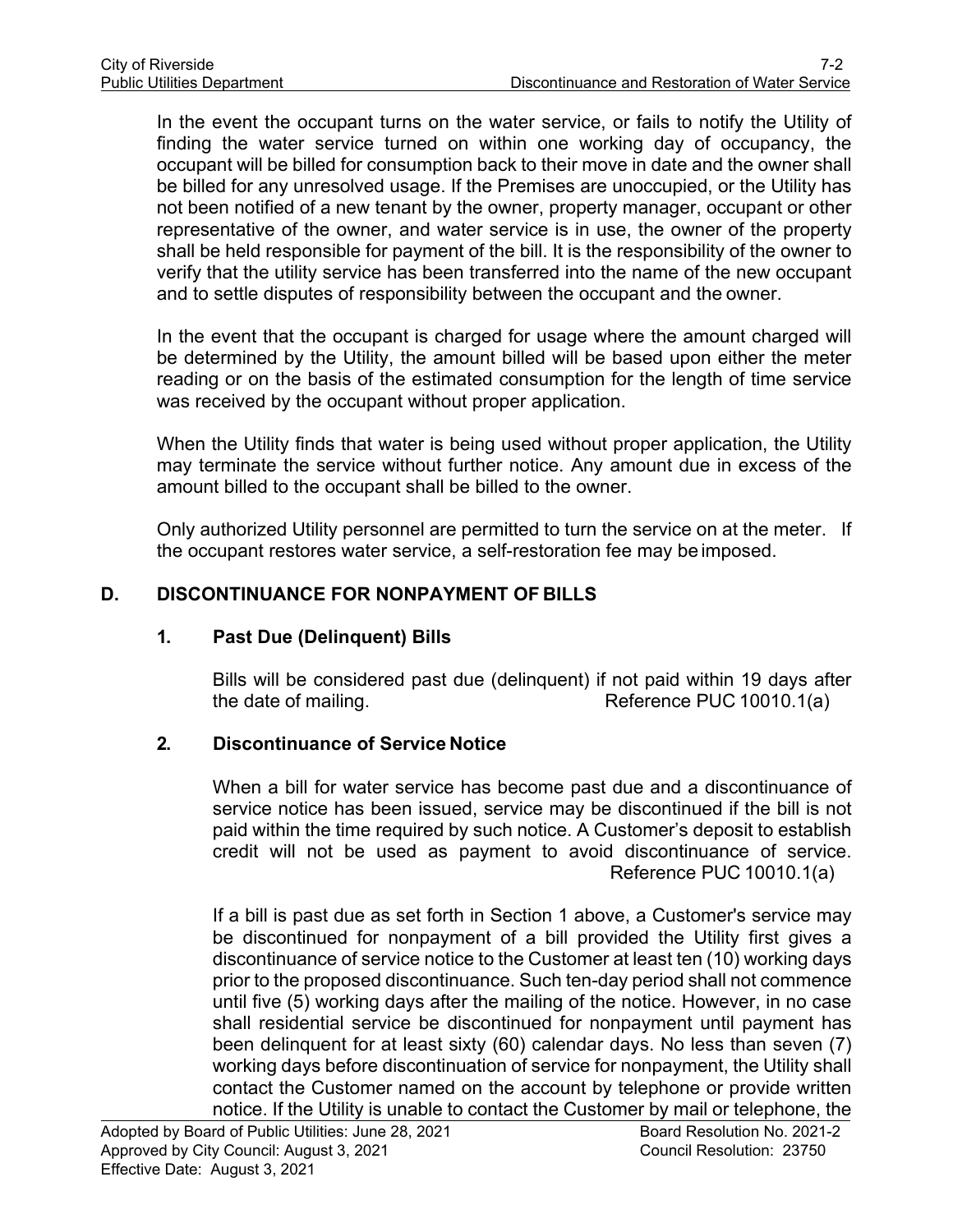Utility will provide a notice of imminent discontinuation of service for nonpayment. There shall be a charge for posting this notice of termination at the Premise. Notwithstanding the foregoing, residential Customers who are delinquent under the terms of an amortization agreement shall be subject to disconnection procedures required by State law.

Reference PUC 10010.1(a), HSC 116908 (a)(1)

Any residential Customer who has initiated a complaint or requested an investigation within 5 working days of receiving a contested bill shall not have service discontinued for nonpayment during the pendency of an investigation. Customer may be required to pay an estimated bill per Rule No. 21. Reference PUC 10010. (c)

### **3. Discontinuance of Residential Service Dangerous to the Health of the Customer**

The Utility will not terminate residential service for nonpayment upon certification by a primary care provider that said termination will be life threatening and the Customer is financially unable to pay for service within the normal payment period and is willing to enter into an amortization agreement with the Utility for the delinquent amount due.

Reference PUC 10010. (3), HSC 116910 (a)

# **4. Inability to Pay Residential Utility Bill**

Any residential Customer who has, within 13 days of mailing the Urgent Notice, made a request for an extension of the Payment period of a bill asserted to be beyond the means of the Customer to pay in full during the normal period for payment, shall be given an opportunity for review of the request by a review manager of the Utility. The review shall include consideration of whether the Customer shall be permitted to amortize the unpaid balance of the account over a reasonable time, not to exceed 12 months.

Reference PUC 10010. (c), HSC 116910(a)

A Customer shall not have utility services discontinued for nonpayment if they are complying with an amortization agreement entered into with the Utility, provided the Customer also keeps current their account for utility services as charges accrue in each subsequent billingperiod.

Reference PUC 10010. (c)

However, service may be terminated to any Customer who does not comply with an installment payment agreement or keep current the account for utility services as charges accrue in each subsequent billing period.

Reference PUC 10010. (c), HSC 116910(b)

The Utility shall make available to Customers, upon request, information regarding agencies and/or organizations that may provide financial assistance.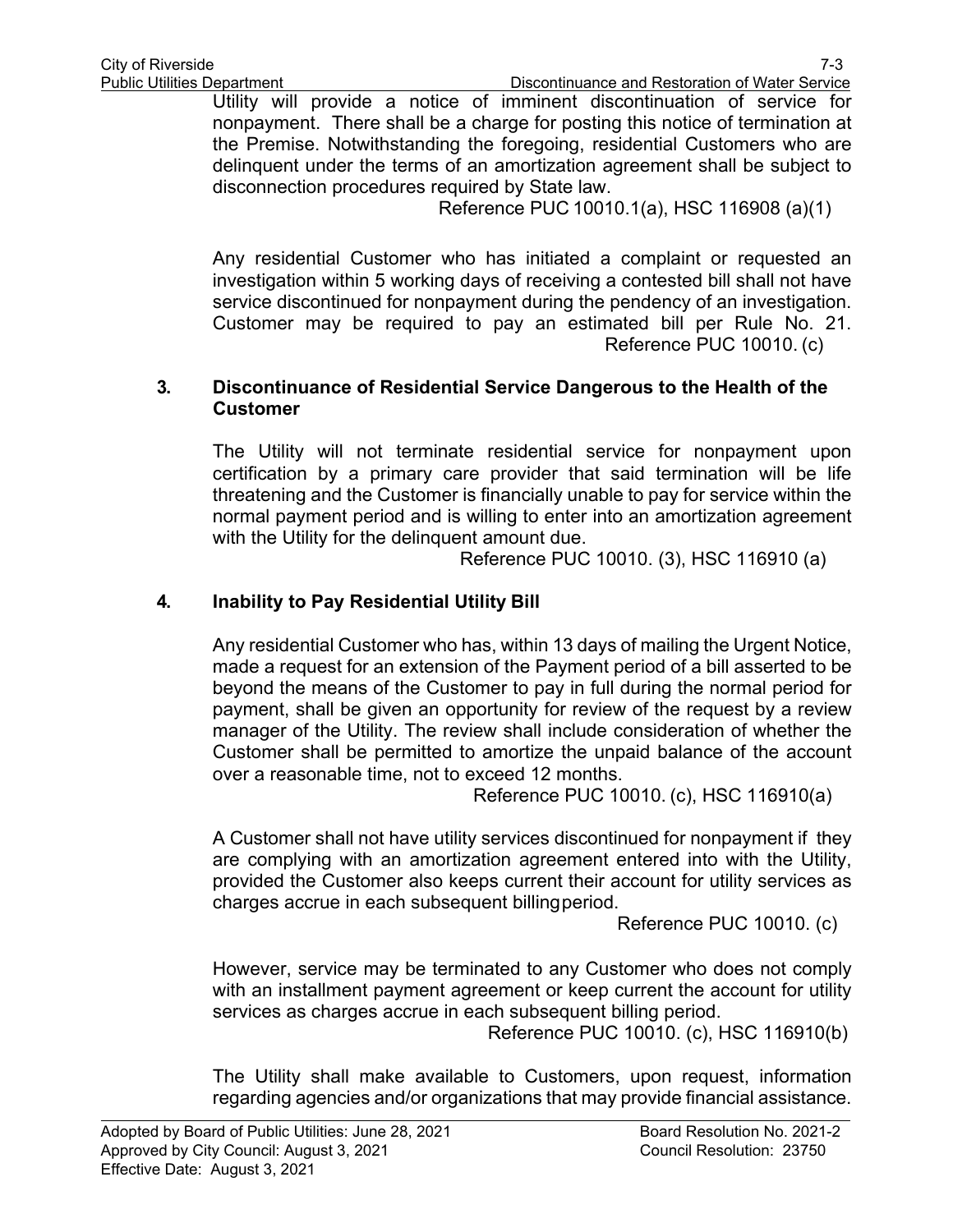If a residential Customer fails to comply with an amortization agreement, the Utility shall not terminate service without giving notice to the Customer at

least five (5) working days prior to termination of the conditions the Customer is required to meet to avoid termination, but, such notice shall not entitle the Customer to further investigation by the Utility.

Reference PUC 10010.1 (e), HSC 116910 (b)(3)

### **5. Discontinuance for Unpaid Utility Bill at a Previous Address**

A Customer's service may be discontinued for nonpayment of a bill for service previously rendered them at any location served by the Utility provided such bill is not paid within 13 days after presentation of an Urgent Notice. Reference PUC 10010.1(a)

In no case will residential service be discontinued because of nonpayment of bills for non-residential service.

## **6. Discontinuance of Service when Trying to Avoid Payment of Utility Bill**

The Utility may discontinue or deny service for nonpayment of a bill where the Utility determines that the same person or persons continue to occupy the service address. However, the Utility will not deny service to the renters of a Premises whose owners or prior unrelated tenants have delinquent unpaid bills.

### **7. Discontinuance of Service Due to Fraud**

The Utility may refuse or discontinue service if the acts of the Customer or the conditions upon the Customer's Premises are such as to indicate an intent to defraud the Utility.

### **8. Discontinuance of Service at More Than OneLocation**

If a Customer is receiving service at more than one location, service at any or all locations may be discontinued if bills for service at any location are not paid within the time specified above, except that a residential service account shall not be discontinued for failure to pay bills for non-residential service.

### **9. Discontinuance of Service when Utility's Business Office isClosed**

Service will not be discontinued by reason of delinquency in payment for utility services on any Saturday, Sunday, legal holiday, or at any time during which the business offices of the Utility are not open to the public.

Reference PUC 10011.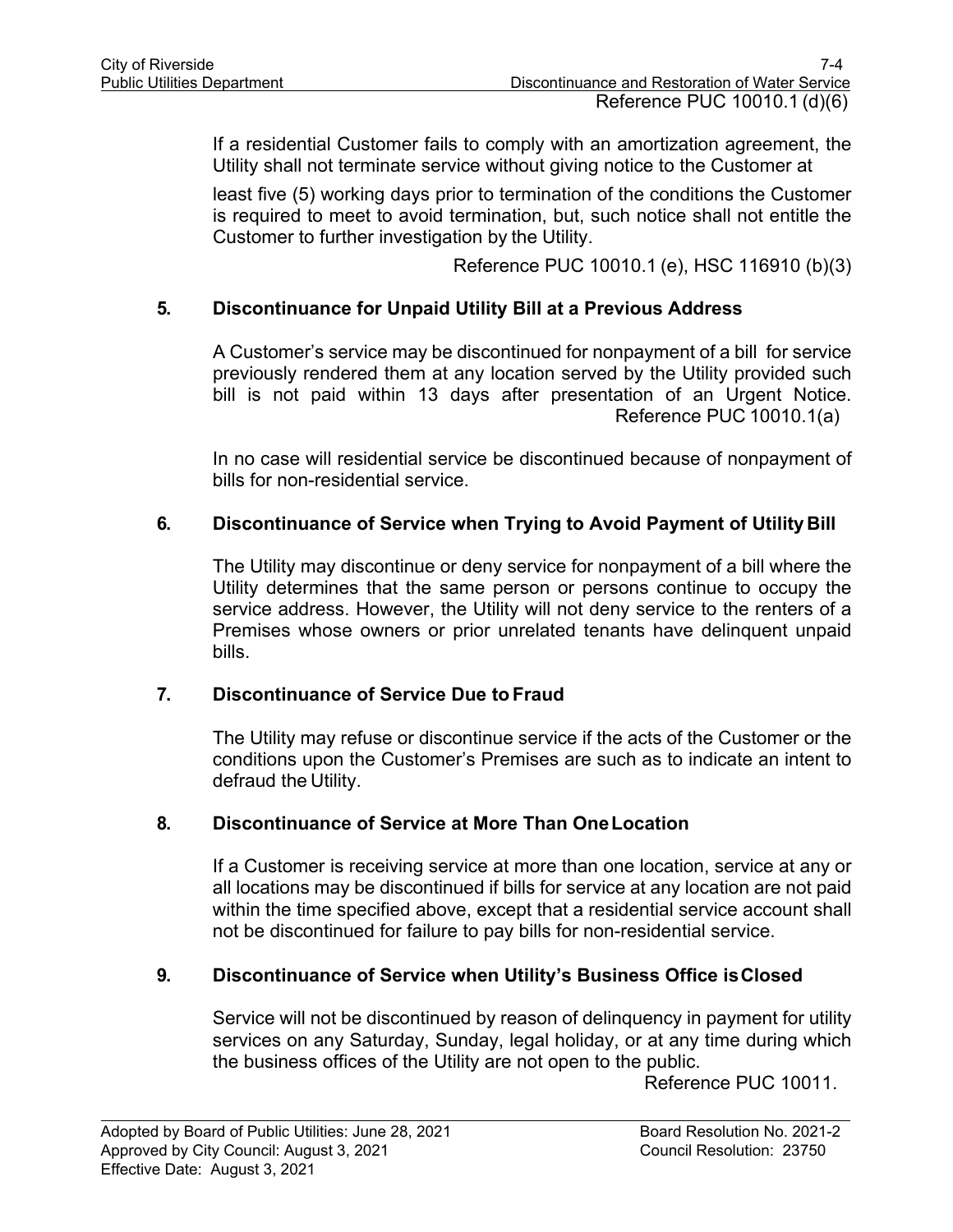### **10. Discontinuance of Residential Service at Individually Metered Detached Single-Family Dwelling, Multiunit Residential Structure, Mobile Home Park, or Labor Camp**

This section applies if there is a landlord-tenant relationship between the residential occupants and the owner, manager, or operator of the dwelling. Reference PUC 10009. (a)

Where utility service is provided to individually metered residential occupants in a detached single-family dwelling, a multiunit residential structure, mobile home park, or permanent residential structure in a labor camp, as defined in Section 17008 of the Health and Safety Code, and the owner, manager, or operator of the dwelling, structure, or park is listed by the Utility as the Customer of record, the Utility shall make every good faith effort, when the account is in arrears, to inform the residential occupants by means of written notice that service will be discontinued.

Reference PUC 10009. (b)

(1) A 10-day notice of discontinuance shall inform the residential occupants of their right to become Customers, to whom the service will then be billed, without being required to pay any amount which may be due on the delinquent account. The notice shall be written in English, Spanish, Chinese, Tagalog, Vietnamese, and Korean, as specified in Section 1632 of the Civil Code.

Reference PUC 10009. (b)

(2) The Utility is not required to make service available to the residential occupants unless each residential occupant agrees to the terms and conditions of service and meets the requirements of law and the Utility's Rules and Schedules. However, if one or more of the residential occupants are willing and able to assume responsibility for the subsequent charges to the account to the satisfaction of the Utility, or if there is a physical means, legally available to the Utility, of selectively terminating service to those residential occupants who have not met the requirements of the Utility's Rules and Schedules, the Utility shall make service available to the residential occupants who have met those requirements.

Reference PUC 10009. (c)

(3) The residential occupant must establish credit to the satisfaction of the Utility. However, where a residential occupant is establishing service under the provisions of this section and prior service for a period of time is a condition for establishing credit with the Utility, residence and proof of prompt payment of rent or other credit obligation acceptable to the Utility for that period of time is a satisfactory equivalent.

Reference PUC 10009. (d)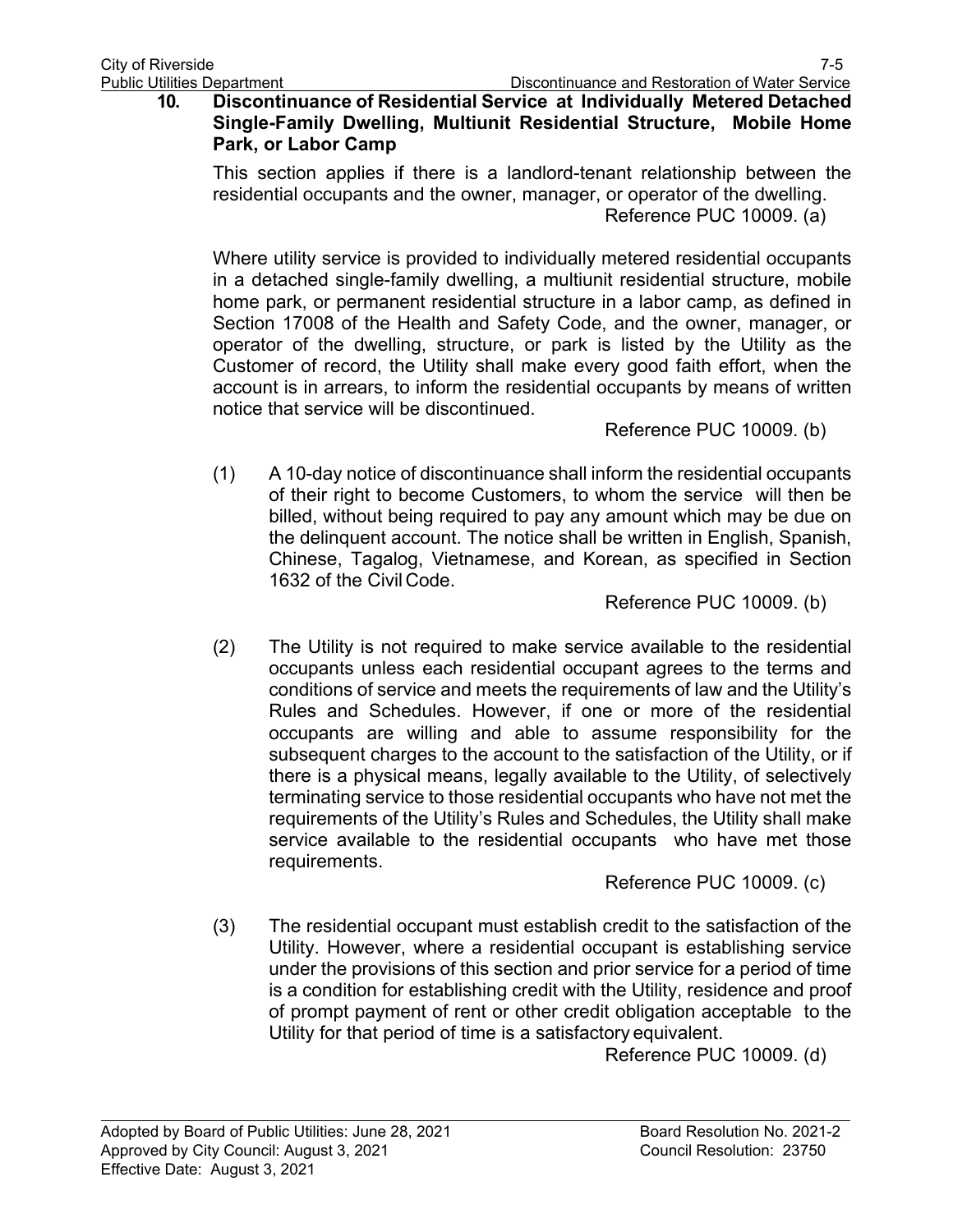(4) Any residential occupant who becomes a Customer of the Utility pursuant to this section whose periodic payments, such as rental payments, include charges for residential water service, where these charges are not separately stated, may deduct from the periodic payment each payment period all reasonable charges paid to the Utility for water service during the preceding payment period.

Reference PUC 10009. (e)

There will be a trip charge for posting of the field notification.

### **11. Discontinuance of Service at a Master Metered Multiunit Residential Structure, Mobile Home Park, or Labor Camp.**

For discontinuance of service to residential occupants in a multiunit residential structure, mobile home park, or labor camp, as defined in section 17008 of the Health and Safety Code, who are master metered by the Utility, and the owner, manager, or operator of the structure or park is listed by the Utility as the Customer of record, the Utility shall make every good faith effort to inform the residential occupants, when the account is in arrears, to inform by means of written notice, that service will be discontinued .

Reference PUC 10009.1 (a)

(1) A written 15-day notice of discontinuance shall be posted on the door of each residential unit prior to discontinuance; except that, if it is not reasonable or practicable to post the notice on the door of each residential unit, the Utility shall post two copies of the notice in each accessible common area and at each point of access to the structure or structures. The notice shall be written in English, Spanish, Chinese, Tagalog, Vietnamese, and Korean, as specified in Section 1632 of the Civil Code. Civil Code. Civil Code.

The notice will specify:

- (a) The date on which service will be discontinued.
- (b) That the residential occupants have the right to become Customers, to whom the service will then be billed, without being required to pay any amount which may be due on the delinquent account.
- (c) What the residential occupants are required to do in order to prevent the termination of service or to reestablishservice.
- (d) The estimated monthly cost of service.
- (e) The title, address, and telephone number of a representative of the Utility who can assist the residential occupants in continuing service.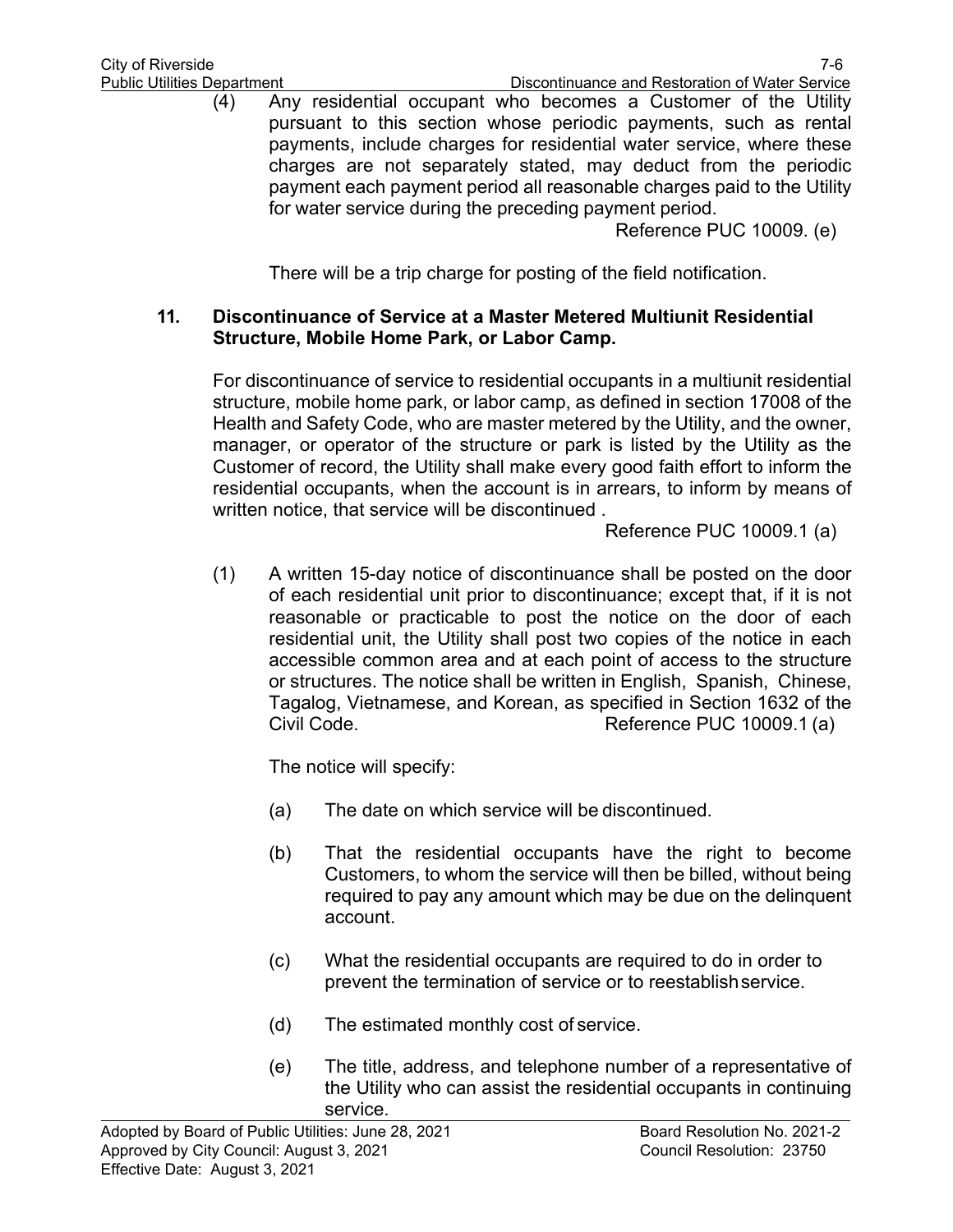- (f) The address and telephone number of a legal services project as defined in Section 6213 of the Business and Professions Code, which has been recommended by the local county bar association. Reference PUC 10009.1 (a)
- (2) The Utility is not required to make service available to the residential occupants unless each residential occupant or a "representative of the residential occupants" agrees to the terms and conditions of service and meets the requirements of law and the Utility's Rules and Schedules. However, if one or more of the residential occupants or the representative of the residential occupants are willing and able to assume responsibility for subsequent charges to the account to the satisfaction of the Utility, or if there is a physical means, legally available to the Utility, of selectively terminating service to those residential occupants who have not met the requirements of the Utility's Rules and Schedules or for whom the representative of the residential occupants is not responsible, the Utility shall make service available to those residential occupants who have met those requirements or on whose behalf those requirements have been met. As used herein, "representative of the residential occupants" does not include a tenants' association. The results of the Reference PUC 10009.1(b)
- (3) Credit must be established to the satisfaction of the Utility. Where prior service for a period of time or other demonstration of credit worthiness is a condition for establishing credit with the Utility, residence and proof of prompt payment of rent or other obligation during that period of time acceptable to the Utility is a satisfactory equivalent.

Reference PUC 10009.1(c)

(4) Any residential occupant who becomes a Customer of the Utility pursuant to this section whose periodic payments, such as rental payments, includes charges for residential water service, where these charges are not separately stated, may deduct from the periodic payment each payment period all reasonable charges paid to the Utility for water service during the preceding payment period.

Reference PUC 10009.1(d)

- (5) Where the Utility furnished service under a Residential Rate Schedule to a multiunit residential structure, mobile home park or labor camp, through a master meter, the Utility may not discontinue service in any of the following situations:
	- (a) During the pendency of an investigation by the Utility of a Customer dispute or complaint. Reference PUC 10009.1(e)
	- (b) When the Customer has been granted an extension of the period for payment of a bill. Reference PUC 10009.1(e)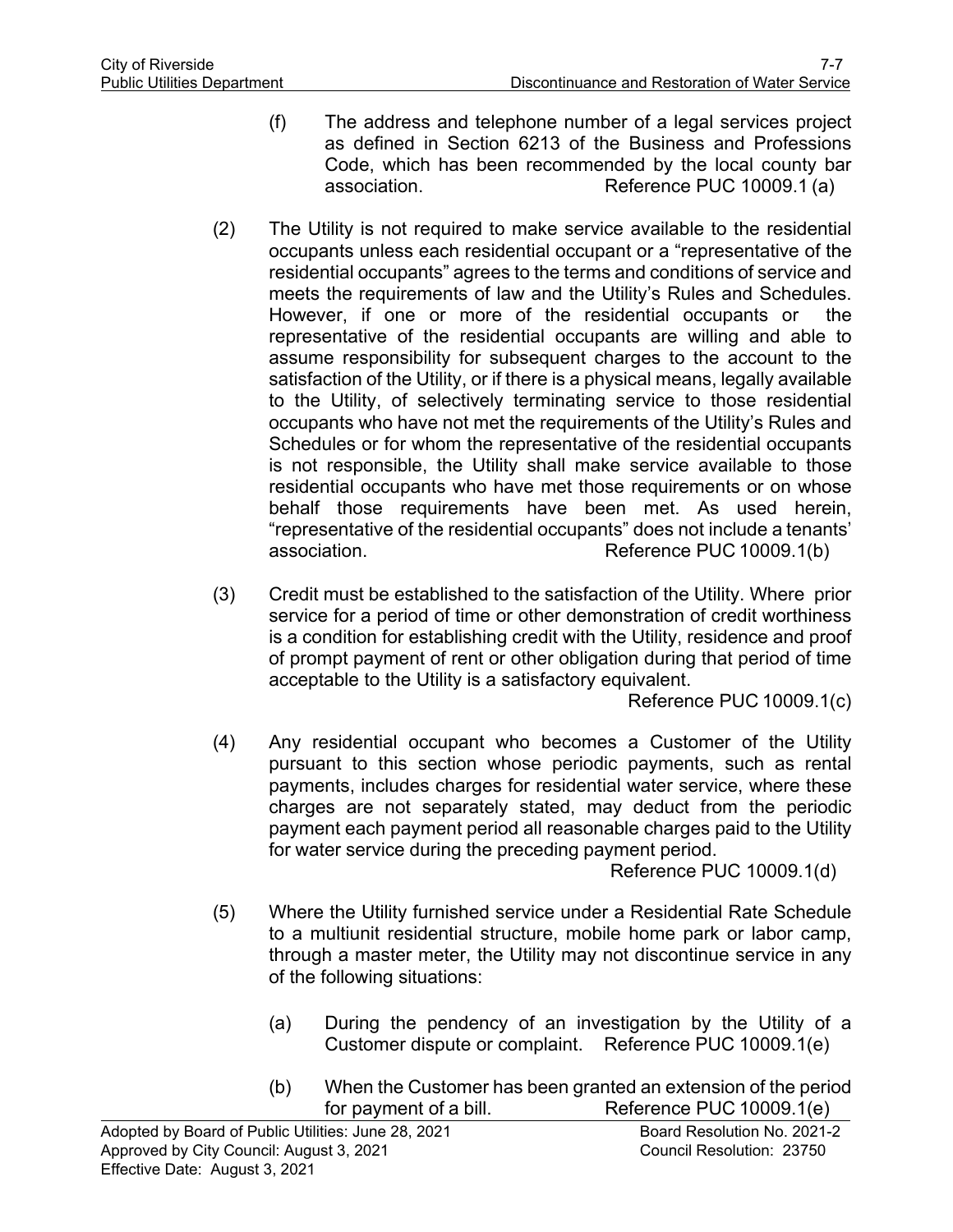- (c) For an indebtedness owed by the Customer to any other public agency or when the obligation represented by the delinquent account or other indebtedness was incurred with any public agency other than the Utility. Reference PUC 10009.1(e)
- (d) When a delinquent account relates to another property owned, managed, or operated by the Customer.

Reference PUC 10009.1(e)

(e) When a public health or building officer certifies that disconnection would result in a significant threat to the health or safety of the residential occupants or thepublic.

Reference PUC 10009.1(e)

There will be a trip charge for posting of the field notification.

#### **12. State law pertaining to Discontinuance of Service**

Should there be a conflict between this Rule No. 7 and State law, as amended from time to time, State law shall govern, except to the extent that the provisions of this Rule are more favorable for the Customer or a residential occupant.

### **E. RESTORATION OF SERVICE**

#### **1. Amount Due to Restore Service**

All past due bills at the time of reconnect, applicable service charges, and deposit shall be paid by Customer prior to restoration of service. In addition, the City and/or Utility may require inspection of water facilities prior to reconnect at the Customer's expense. After hours for fee assessment purposes are hours outside the following windows: 8AM to 4PM Monday through Friday and 9AM to 1PM Saturdays and legal holidays.

#### **2. Fund Verification Fee**

If it is necessary to verify funds prior to reconnect, an additional service charge may be assessed. If funds cannot be verified, the Utility may require secured funds prior to reconnect.

#### **3. Re-establishment of Service Deposit**

If service is terminated, or if a notice of discontinuance has been given, the Utility will require the Customer to pay a deposit or an additional deposit up to an estimated average three month bill.